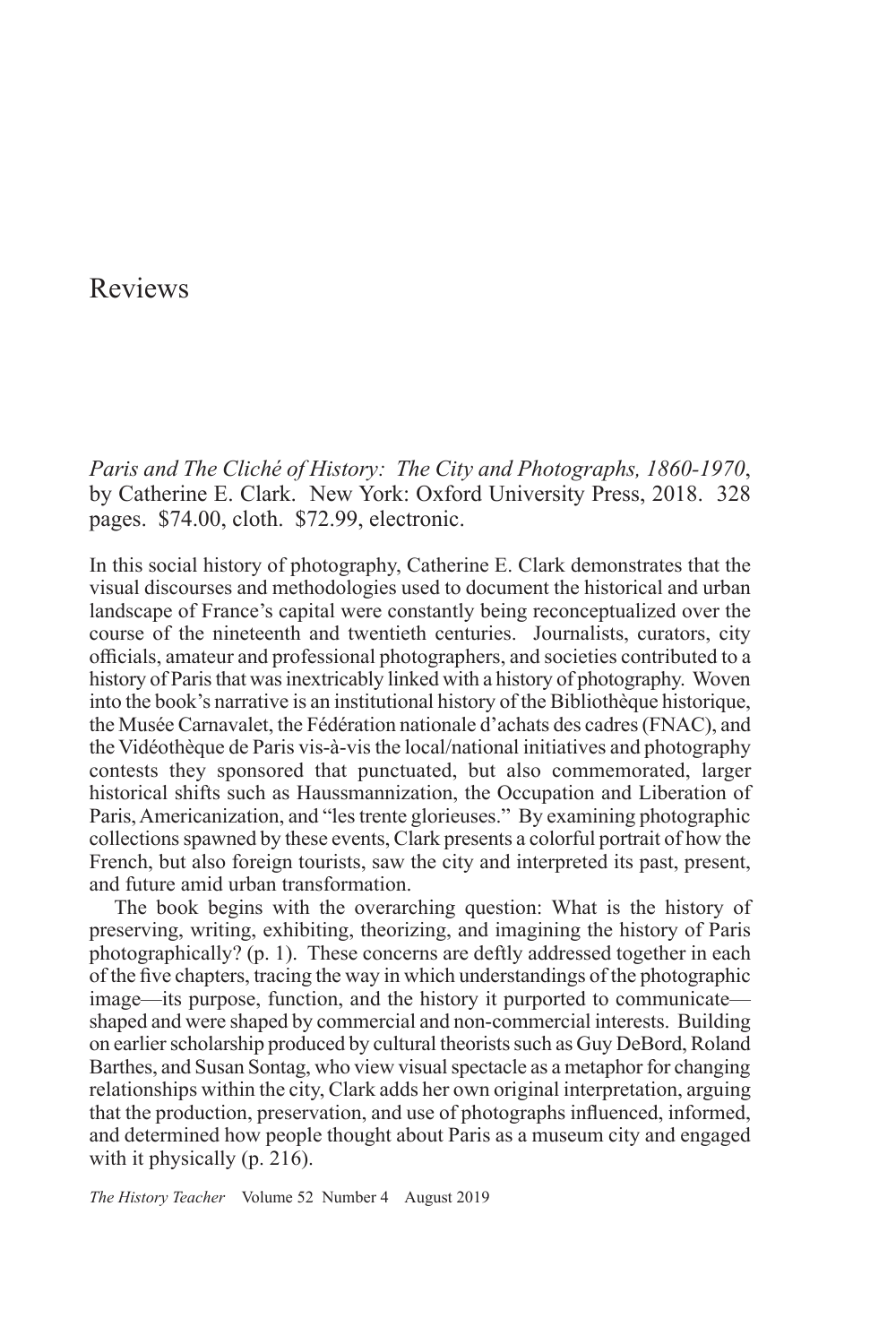Chapter 1 focuses on Haussmannization, a city works project that precipitated the first major effort to document the destruction of "Vieux Paris." Through the process of modernization, municipal authorities, archivists, and museum directors slowly shifted their reliance on more traditional forms of visual historical documentation (e.g., maps, paintings, and sketches) to the photograph as they discovered its inherent value as a piece of "objective" historical evidence. A method of scientific visual history, as Chapter 2 illustrates, came to the fore and introduced new "modes of seeing history" by the turn of the century (p. 2). Now considered "an objective eyewitness to history," the photograph gave rise to photo-histories that were more didactic in their narration of historic events, providing explanations to viewers of how they should interpret the image. Chapter 3 shows how the Occupation and Liberation of Paris engendered different "mode[s] of reading the photo" (p. 3). Through the practice of repicturing, heavily censored yet seemingly innocent photo-histories of famous Parisian landmarks kept the French revolutionary tradition alive by including a combination of visual forms that would recall acts of resistance embedded in viewers' historical imagination. Seven years later, the Bimillénaire de Paris of 1951 reduced the photographic image to a visual cliché, and the subjects who figured in those pictures to typologies. Celebrating the last 2,000 years of French history, the Bimillénaire assumed a political bent and "appealed to those who sought to promote Paris as the commercial capital of Europe, backed by centuries of culture and history, not as an intellectual capital of revolutionary political thought" (p. 132). Chapter 4's discussion of the city's attempt to promote Paris as modern and futuristic in promotional posters, traveling exhibits, and magazines depended upon older models of seeing history and reading representations that attested to both change and continuity. Chapter 5 examines "C'était Paris en 1970," a photo contest commissioned by the store FNAC that involved over 15,000 amateur photographers photographing everyday life within Paris (p. 174). Yet the very title of the contest underscored more of what had changed in the last 110 years of photographic documentation and collection rather than what remained the same. Whereas the historical value of a nineteenth-century photograph had taken decades to appreciate, historical value was immediately conferred the moment the photo was taken by the last third of the twentieth century.

This well-researched book will be of interest for those studying urban history, the history of Modern France, visual culture, and archival management. With over eighty illustrations, there is no lack of material with which to engage students. Its slim size and readily accessible prose is appropriate for both upperlevel undergraduates and graduate students, as it complements more in-depth theoretical discussions and debates on the politics of memory and the effects of technology in shaping national and local identities. Its interdisciplinary treatment of photography, publishing, the history of Paris, and the recording, preservation, and promotion of that history makes this an intriguing and indispensable text.

*Ocala, Florida* Lela F. Kerley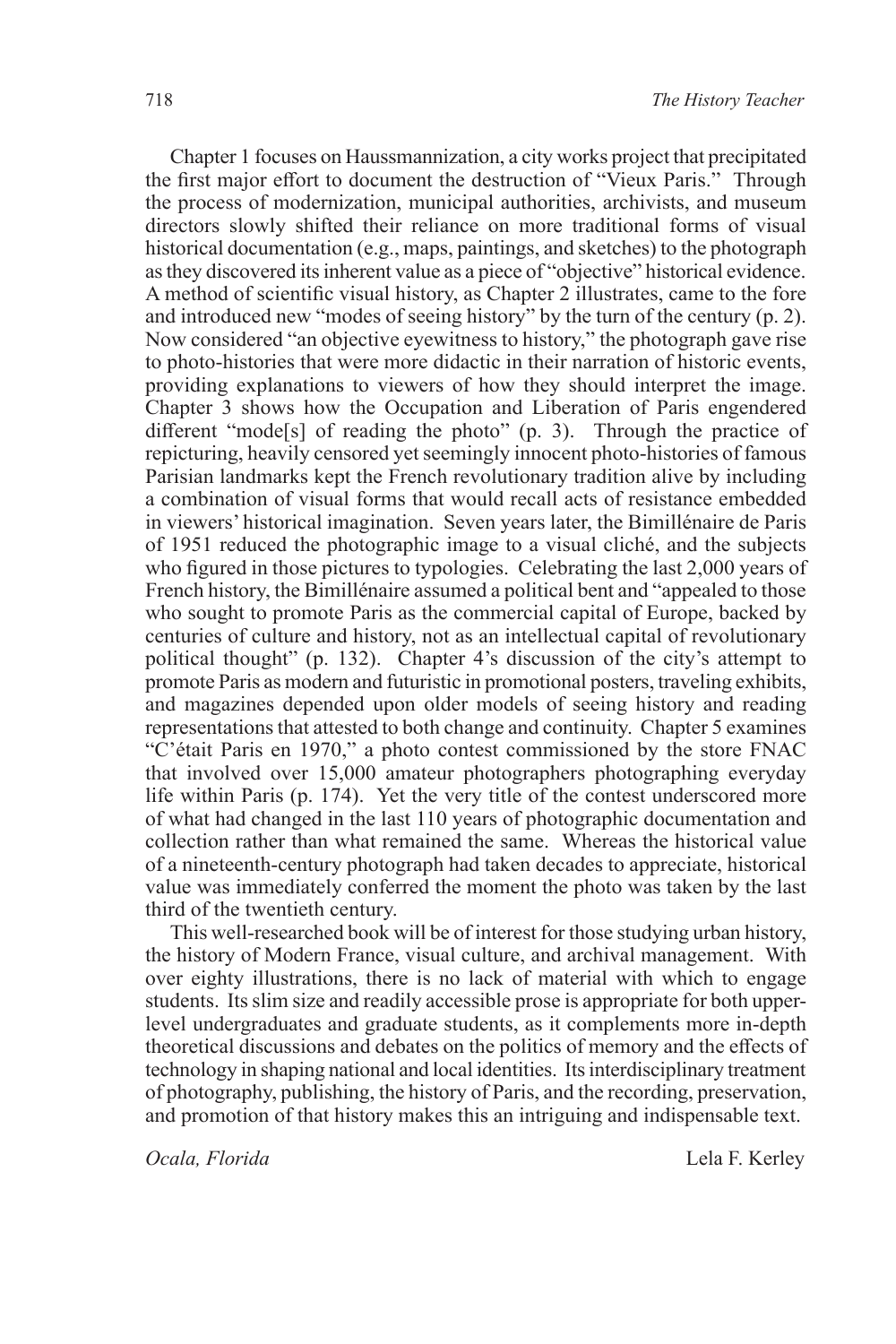*Porous Borders: Multiracial Migrations and the Law in the U.S.-Mexico Borderlands*, by Julian Lim. Chapel Hill, NC: The University of North Carolina Press, 2017. 320 pages. \$32.50, cloth. \$24.99, electronic.

Borderlands history, already a crowded field, has found a new, multiracial, multinational narrative in Julian Lim's *Porous Borders: Multiracial Migrations and the Law in the U.S.-Mexico Borderlands*. In her introduction, Lim sets out clearly what she intends to do: mitigate the history about erasure and reveal the history of the multiracial past that "has become so hidden, erased from geographical and historical landscape of the borderlands and the nation itself" (p. 5). Spanning the 1880s to the 1930s and using rich archival sources from both sides of the Mexican-American border, she shows how the borderlands was never just a space where people of two opposing nationalities vied for dominance. Instead, it was a complicated place that saw the intersection of Native Americans, white (or more white) Mexicans and Americans, black peoples, and Chinese peoples. Lim looks mainly at the border town of El Paso, Texas, tracing its foundation as a small backwater to its growth into a thriving commercial metropolis, thanks to the arrival of the train. As a border town, El Paso proves an effective window into larger ideations of race, class, and nationalities from both the United States and Mexico. She also examines the sister city of Ciudad Juárez, just on the other side of the border, to illuminate similarities and differences in the two countries.

For a large portion of her work, Lim draws upon legal evidence to substantiate her claims. Some of what she draws upon is well known, like the Treaty of Guadalupe Hidalgo and the Chinese Exclusion Act. But in her assessment, she adds a layer of complexity by showing not only how those in power expected their legislation to function, but also how everyday people circumvented them or, indeed, used them to their own advantage. The Chinese, she explains, were able to flout the Exclusion Act by trickling into El Paso through Mexico. They also used, for a time, racial blending to avoid detection, successfully masquerading as Mexican to cross into the United States. She also makes use of more everyday court cases, like those of miscegenation, workers compensation, and race classification. Though the prohibition of black/white relationships in twentiethcentury America is well known, Lim adds to the interrogation of interracial relations by investigating the way the courts attempted to regulate intermarriage between Chinese, Mexican, and African Americans. In doing so, she shows how socio-cultural norms translated into legal proceedings, and vice versa.

Additionally, Lim's commitment to showing a well-rounded, inclusive narrative produces an analysis that shows how racial and national identity intersect to create complicated lives. One of her strongest points to this effect is her analysis of how African Americans, after finding themselves rejected by Mexico as either immigrants or tourists, identified even more strongly as proud Americans, even as conditions in the Jim Crow South continued to deteriorate for them. She also carefully traces agency for each group across the entire period she assesses. She opens her work with a detailed assessment of the role Native Americans had in constructing the borderlands, showing that their patterns of commerce, travel,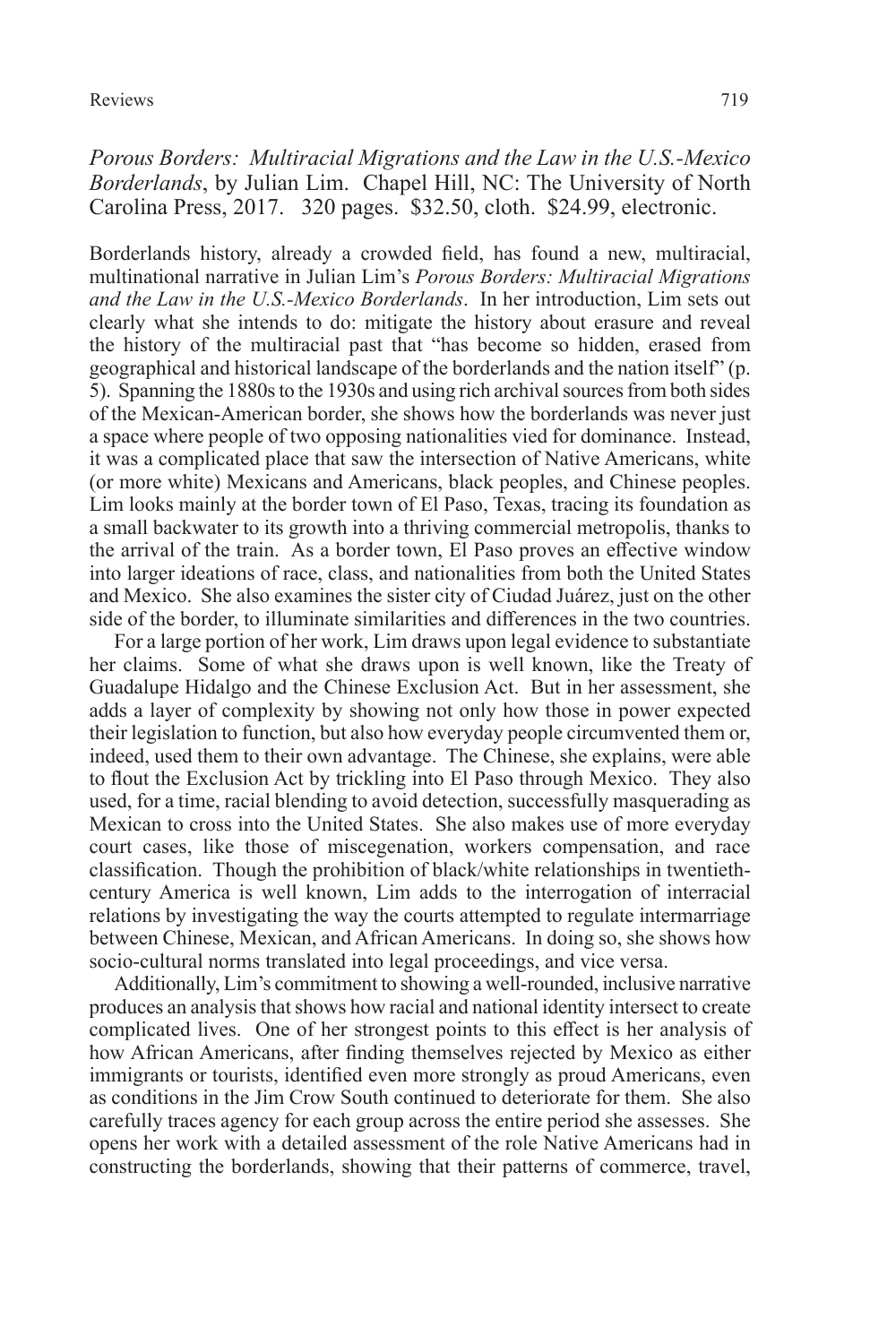and living in fact set the stage for how the borderlands developed. Rather than abandoning their narrative after both Mexico and the United States forcibly displaced them, however, she then follows their story through the rest of her work. For example, in 1916, the Apache acted as scouts for the U.S. military during the retaliatory Punitive Expedition in response to the feared invasion of Pancho Villa. Thus, importantly, Lim asserts the continued presence and role of Native Americans at the border.

With clear, well-written prose, *Porous Borders* provides an illuminating narrative that would be useful for both undergraduate and graduate students looking to understand more about the evolvement of the Mexican-American border into what it is today. For secondary school teachers, Lim's complex understanding of landmarks in history, like treaties and major immigration legislation, can be used to help students understand the difference between intentions of those in power and the realities of everyday life. Overall, Lim provides a fascinating insight into a period and a narrative that too often faces neglect in borderlands history. Her balance of cultural and legal history in the borderlands provides insight into how large-scale events play out at the local level—a useful conceptualization neatly applied and worth copying.

*California State University, Long Beach* Chloe Bell-Wilson

*Unredeemed Land: An Environmental History of Civil War and Emancipation in the Cotton South*, by Erin Stewart Mauldin. New York: Oxford University Press, 2018. 256 pages. \$35.00, cloth. \$23.99, electronic.

Erin Stewart Mauldin's *Unredeemed Land* is the latest addition to the vast body of literature that explains how the Civil War and emancipation transformed the rural South. Whereas previous scholars have highlighted the war's physical destruction, economic consequences, and sociocultural effects, Mauldin, an environmental historian, examines the profound ecological transformation of the Old South to the New. Using an interdisciplinary methodological approach, she argues that the Civil War exacerbated southern agriculture's environmental constraints and forced farmers—"sooner rather than later"—to abandon their generally effective extensive farming practices in favor of intensive cotton monoculture, which devastated the South both economically and ecologically (p. 10).

Mauldin contends that most antebellum southerners practiced an extensive form of agriculture characterized by "shifting cultivation, free-range animal husbandry, slavery, and continuous territorial expansion" (p. 6). Although the South's soils and climates were not suitable for long-term crop production, most farmers circumvented their environmental disadvantages by adhering to these "four cornerstones" (p. 6). Ironically, however, these very practices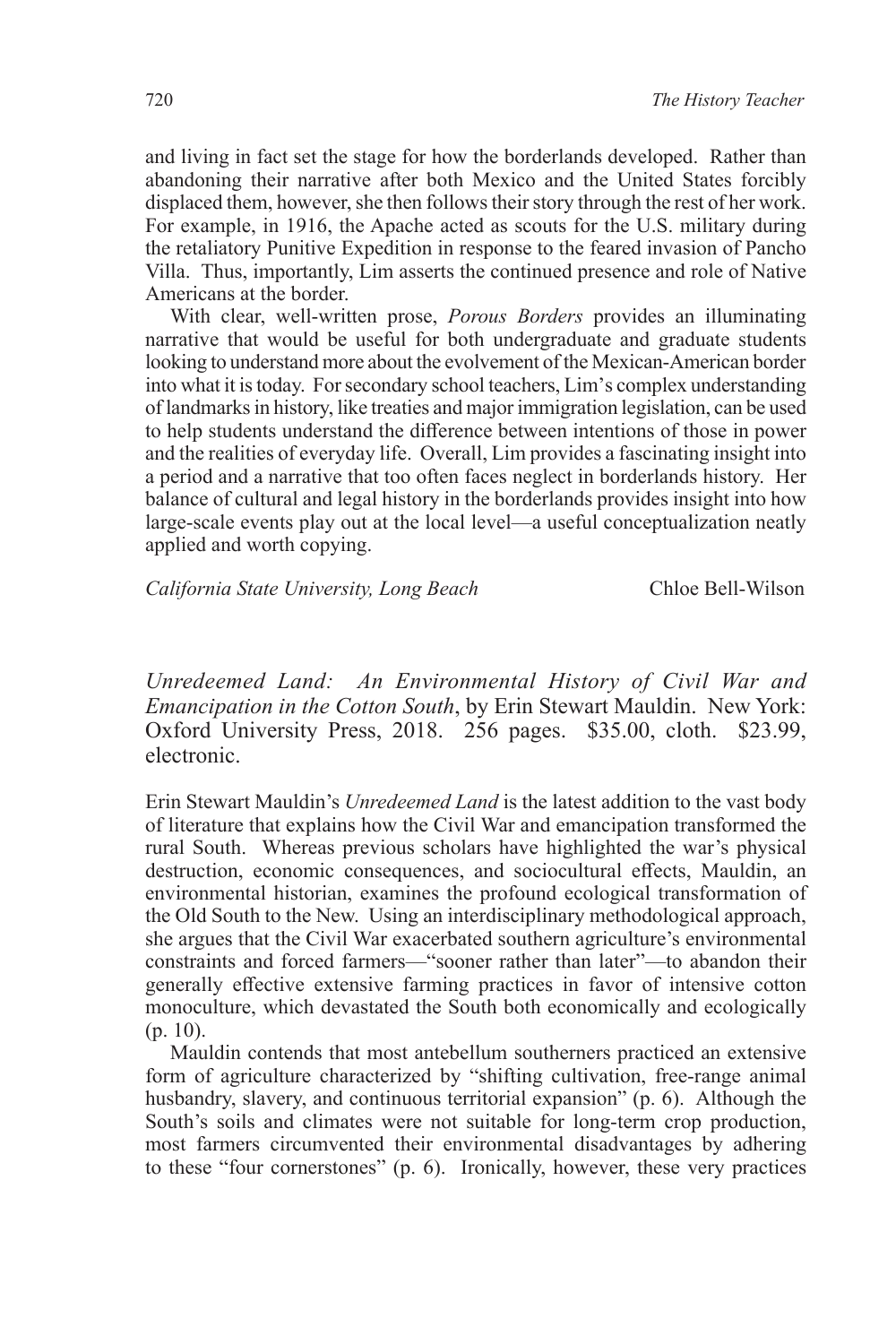made the South especially vulnerable to war. When the Civil War came, Union and Confederate soldiers demolished the fences that protected southern crops, slaughtered and impressed roaming livestock, razed the forests on which shifting cultivation and free-range husbandry hinged, and, most significantly, destroyed the institution of slavery on which southern agriculture was built. Mauldin's description of the Civil War's environmental consequences echoes those of Lisa M. Brady's *War Upon the Land* (2012) and Megan Kate Nelson's *Ruin Nation* (2012), but with an important caveat: in Mauldin's view, the war did not destroy southern agriculture so much as it accelerated and exacerbated the "preexisting vulnerabilities of southern land use" (p. 69).

After the war, southern reformers and northern officials urged southern farmers, white and black, to rebuild the South by adopting the intensive agricultural practices of northerners—namely, livestock fencing, continuous cultivation, and the use of commercial fertilizers as a substitute for crop and field rotation. Most complied, not because they admired "Yankee" agriculture, but because the "environmental consequences of the war—including soldiers' removal of woodland, farmers' abandonment of fields because of occupation or labor shortages, and armies' impressment or foraging of livestock—encouraged intensification" (p. 73). Interestingly, many southerners initially benefited from this change. Mauldin contends that the cotton harvests of 1866-1868 were probably more successful than they should have been, thanks to the Confederacy's wartime campaign to grow food and to the fact that so much of the South's farmland had lain fallow during the conflict. In the long run, however, this temporary boon created false hopes, as intensive monoculture "tightened ecological constraints and actively undermined farmers' chances of economic recovery" (p. 73). Mauldin argues that most of the southern land put into cotton after the war could not sustain continuous cash-crop cultivation without the use of expensive commercial fertilizers, which became a major source of debt for farmers. At the same time, livestock fencing exacerbated the spread of diseases like hog cholera, which killed off animals that debt-ridden farmers could not afford to replace. Finally, basic land maintenance—a pillar of extensive agriculture in the Old South—declined after the war, as former slaves understandably refused to work in gangs to clear landowners' fields and dig the ditches essential to sustainable farming. Tragically, many of those same freedpeople suffered from planters' restrictions of common lands for free-range husbandry and from the division of plantations into tenant and sharecropper plots, which made shifting cultivation more difficult. And, as other scholars have shown, many black tenants and sharecroppers got caught up in the crippling cycle of debt that plagued white cotton farmers in the late nineteenth century, too.

Mauldin's story of the post-war cotton crisis is a familiar one, but unlike previous scholars, she shows that the crisis was about more than market forces, greedy creditors, and racial and class conflict. It was also about the land. Despite diminishing returns, southerners continued to grow cotton in the 1870s, not only because it was the crop that "paid," but also because ecological constraints, which had been intensified by the war, encouraged it. Instructors interested in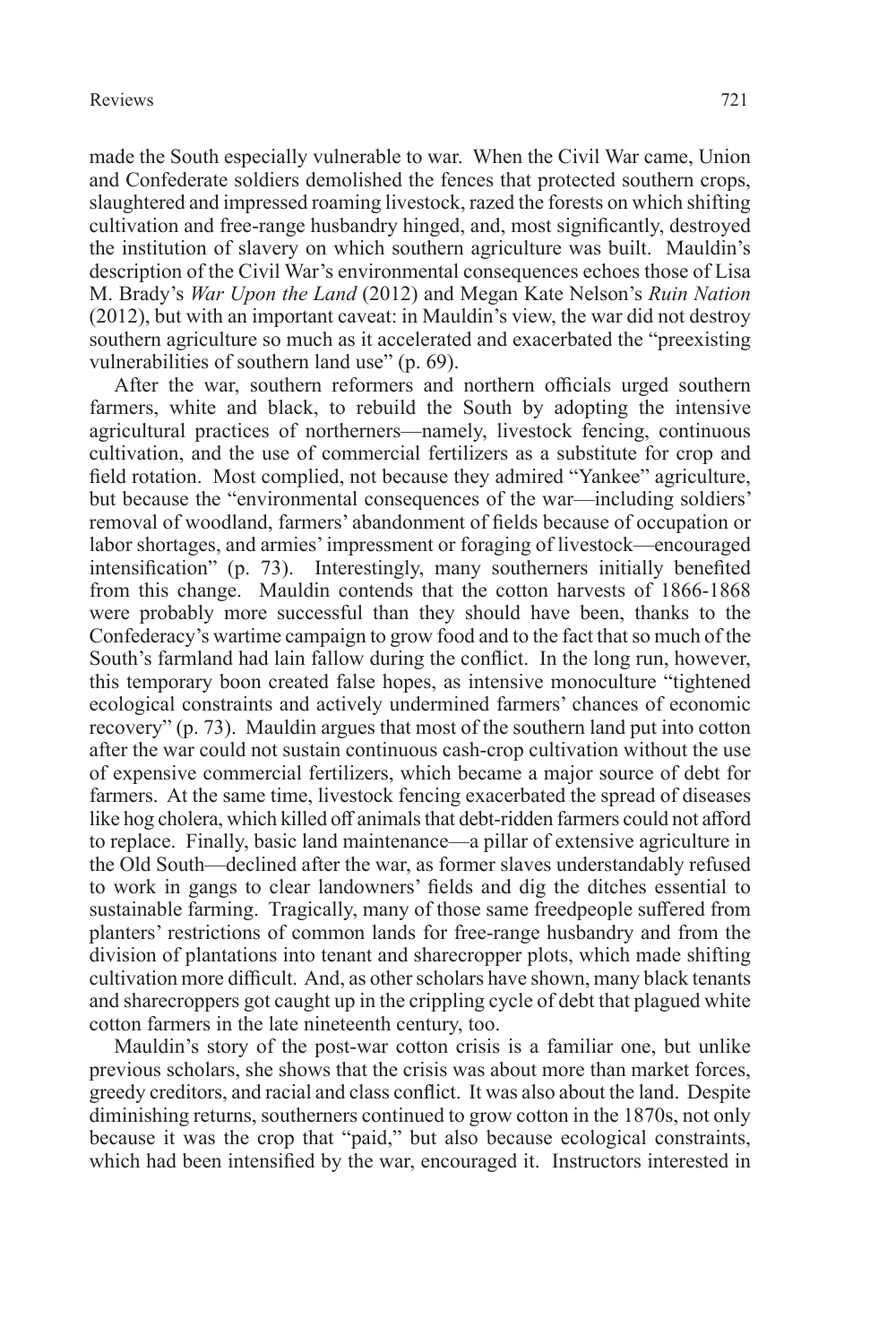teaching students how the natural environment has shaped human history would be wise to consider this argument. They should also consider adding "ecological disruptions" to the long list of problems that afflicted the New South, as Mauldin persuasively argues that the era's racial conflict, sharecropping arrangements, and capital shortages cannot be understood apart from the environmental challenges that compounded them (p. 9).

In the 2005 *Environmental History* article, "The Agency of Nature or the Nature of Agency?", Linda Nash urged historians to "strive not merely to put nature into history, but to put the human mind back in the world." With *Unredeemed Land*, Erin Stewart Mauldin has done just that and, in the process, has offered one way in which history teachers might put the Civil War era back in its natural habitat in their classrooms.

**Crowder College** G. David Schieffler

*Jim Crow Capital: Women and Black Freedom Struggles in Washington, D.C., 1920-1945*, by Mary-Elizabeth B. Murphy. Chapel Hill, NC: The University of North Carolina Press, 2018. 280 pages. \$90.00, cloth. \$29.95 paper. \$22.99, electronic.

The recent historiography of the Civil Rights Movement has closely examined the extent to which that struggle for equality had its origins in the nineteenth century. Those studies transcended the traditional focus on the active phase years after *Brown v. Board of Education* (1954) by returning to the roots in the aftermath of the Civil War, Reconstruction, and the early 1900s. *Jim Crow Capital* is a welcome addition to that scholarship, providing an in-depth history of the activities of African American women in the nation's capital in the formative years of what became the twentieth-century civil rights protests. At the same time, the book places important emphasis on the intersectionality of race and gender, delineating that nexus as articulated by critical race theorists. In doing so, the author brings to light the contributions of women in combating all forms of discrimination and segregation, thus expanding the contours of that history.

Fittingly, the work centers on the nation's capital, where segregation and racism were rampant both locally and federally. The title of the book itself is a direct reference to the perceptions of African Americans living in Washington, who argued "that the discrimination in their city resembled the worst practices of the U.S. South" (p. 144). There were many manifestations of abuse that supported their contentions. Murphy begins with organized protests in support of the Dyer Anti-Lynching Bill, which started in the 1920s and culminated during the Depression decade. She underscores the critical importance of the Silent Parade of 1922 and the Rope Protests of 1934, in which "African American women succeeded in generating national attention to the crisis of lynching" (p.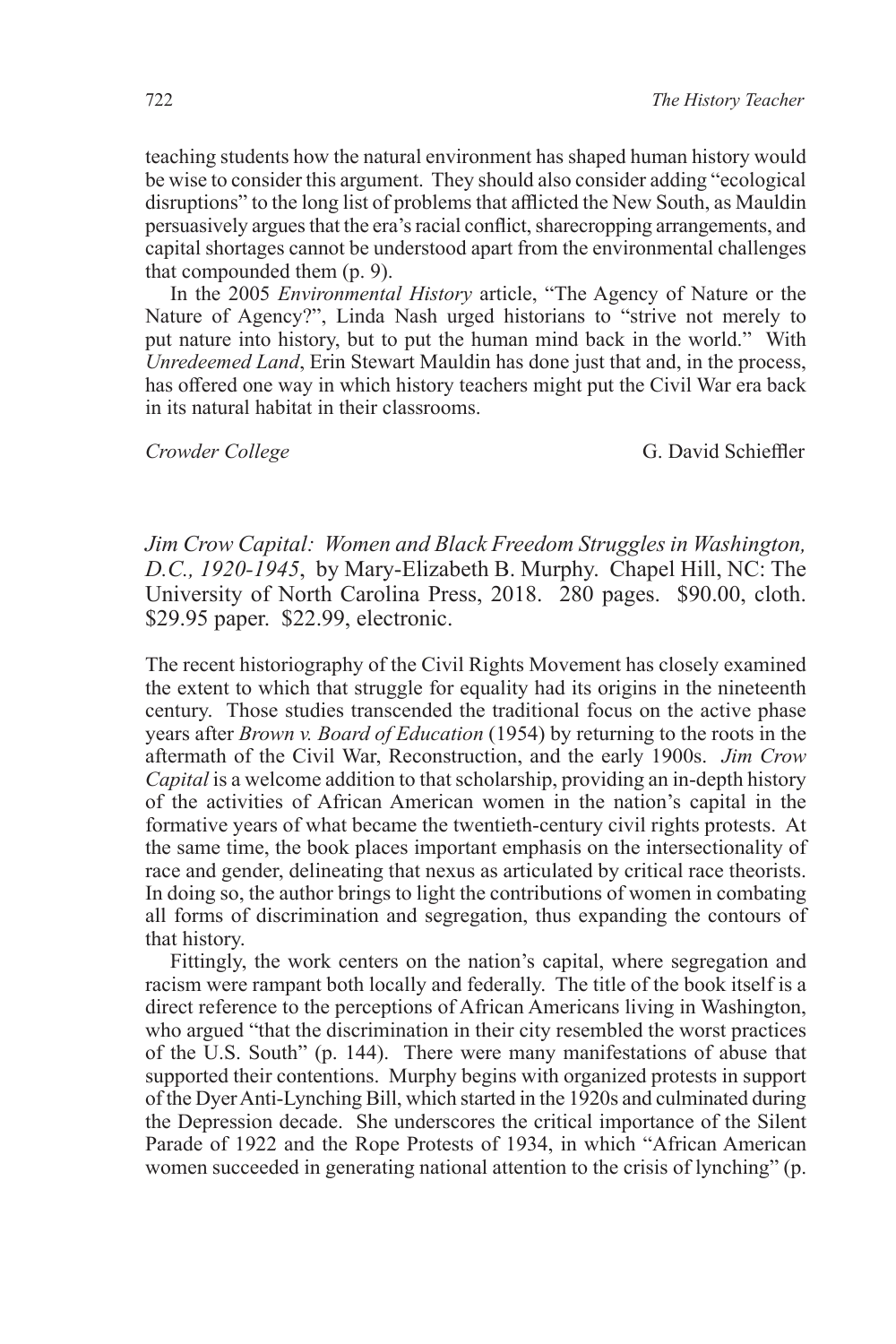71). Significantly, she argues that women in Washington were ideally suited for these types of protest activities, because "their charged location" allowed them to focus on local and national issues at the same time, and with direct access to the federal government.

Beyond those forays into anti-lynching campaigns, black women also organized protests against police brutality in the city, rioted for economic justice at a time when they were discriminated against in employment, petitioned for voting rights, and engaged in sit-ins and boycotts of department stores that maintained segregationist policies. Surprisingly, in that regard, Murphy only mentions in passing the critical work of women after Woodrow Wilson's 1913 decision to segregate all offices of government civil service. Early on, she notes that "while activists worked tirelessly with the NAACP to protest segregation, they were unable to integrate the federal government" (p. 6). Yet women, such as Mary Church Terrell, were deeply involved in that effort. Working with Neval H. Thomas, American history teacher at Dunbar High School and NAACP branch president in Washington, D.C., they fought an intensified desegregation campaign in the 1920s and 1930s. The pressure they brought to bear on the federal government achieved some small victories, such as the integration of the Department of the Census and the Bureau of Pensions in the late 1920s. Murphy acknowledges that U.S. Secretary of the Interior Harold Ickes desegregated his bureau in the late 1930s, which created the impetus for the full government civil service desegregation to come, but does not contextualize that achievement within the earlier activism of the Washington branch.

*Jim Crow Capital* represents an important addition to the "long history of the civil rights movement" revisionism, appropriate for any course on the struggle for black equality. Reaching back into the immediate post-World War I period, when disillusionment among African Americans was fueled by segregation, lynching, and the Red Summer of 1919, it underscores the birth of the "New Negro," so poignantly described by Howard University philosophy professor Alain Locke. The black women in Washington, D.C. epitomized his belief that African Americans adopted a "vibrant new psychology" that made civil rights activism a sacred mission. Accordingly, Murphy's contribution is critical in teaching that African American women were major actors on the stage of civil rights organizing, protesting, and leadership, well before the active phase. They navigated the boundaries of race and gender in their pursuit of racial justice. Mary McLeod Bethune, Nannie Helen Burroughs, Mary Church Terrell, and countless others in the nation's capital were significant forerunners in the critical crusade for racial justice. It was their inspiration and commitment that passed the torch to Fannie Lou Hamer, Jo Ann Gibson Robinson, Ella Baker, Diane Nash, and others, whose collective activism was a fitting tribute to their legacy. *Jim Crow Capital* brings that critical significance to light, while also confirming Martin Luther King Jr.'s belief that "the moral arc of the universe is long, but it bends toward justice."

*Geffen Academy at UCLA* Marshall Hyatt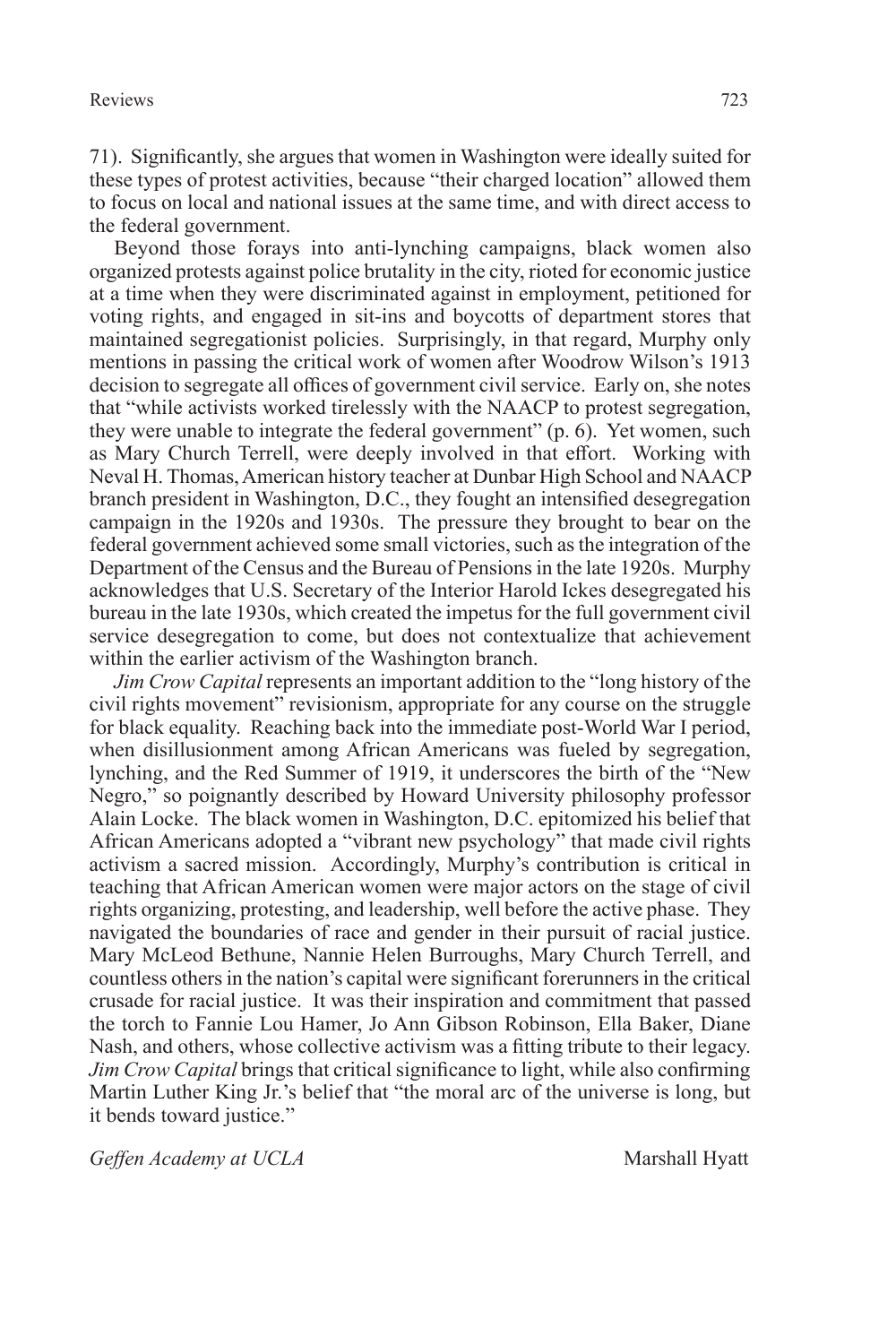*Accounting for Slavery: Masters and Management*, by Caitlin Rosenthal. Cambridge, MA: Harvard University Press, 2019. 312 pages. \$35.00, cloth. \$18.95, paper. \$35.00, electronic.

Scholars have written extensively concerning the Trans-Atlantic slave trade's intricate financial regime promoted through multi-lateral treaties, slaving licenses, nation states, private companies, and slavers, proprietors, and bankers who financed and insured this barter in human commodities. In *Accounting for Slavery*, Professor Caitlin Rosenthal outlines municipal slavery business structures primarily in the West Indies; with slaveowners at the highest rank, followed by overseers and attorneys who were property managers. Using the terms "proprietor," "balance," "tally," "middlemen," and "employees," Rosenthal transposes this verbiage with "plantation owner," "bottom line," "slaves," "skilled workers," "overseer," and "watchmen"—demonstrating the level of accounting practices slaveowners developed.

Interlaced with technical nomenclature, the author includes historical events that affected plantation operations, such as the Maroon Rebellion in Jamaica and more frequent occurrences of sabotage of production output and plots to escape slavery's brutality. She furthers her analysis by discussing crimes against humanity such as branding and torture as false incentives to increase labor production and compliance. Thus, enslaved people were forced to work against their will and were also chastised for fighting against a system in which human rights violations were systemically committed against *them*.

The author also discusses how slave codes encouraged plantation owners to maintain accurate records of their slaves' whereabouts. Local authorities fined slaveowners for failure to abide by these laws, which only complemented their accounting practices. Both municipal and transnational law reflected Europeans' desire to maintain control of their extended empire through hierarchies that negotiated with established Maroon communities of formerly enslaved people. Although these communities were not acknowledged as a nation state, they had authority to enter a bi-lateral treaty with England in 1739 to preserve their autonomy with a condition precedent to not accept any additional runaway slaves.

Rosenthal then examines the impact of absentee proprietorship, in which plantation owners returned from the West Indies to England, seeking to maintain accountability of both land and slave. Consequently, these slavers authored plantation manuals (accounting guidelines) to track slaves, harvest, land, and productivity, referred to as "quantification." Arguably, these standards were the financial antecedent to generally accepted accounting practices used to evaluate professional standards of modern bookkeeping for Western corporations. The slavers also furthered transnational law through lobbying with the British Parliament, securing their interests in sugar markets and a form of anti-dumping preventative measures under international trade law, as well as opposing the nascent trend in public international law to abolish the slave trade. The author argues that their records had a mitigating effect on the regulation of plantation slavery enforced by local officials, requiring slavers to adhere to graduated punishments that they recorded as evidence in their own defense.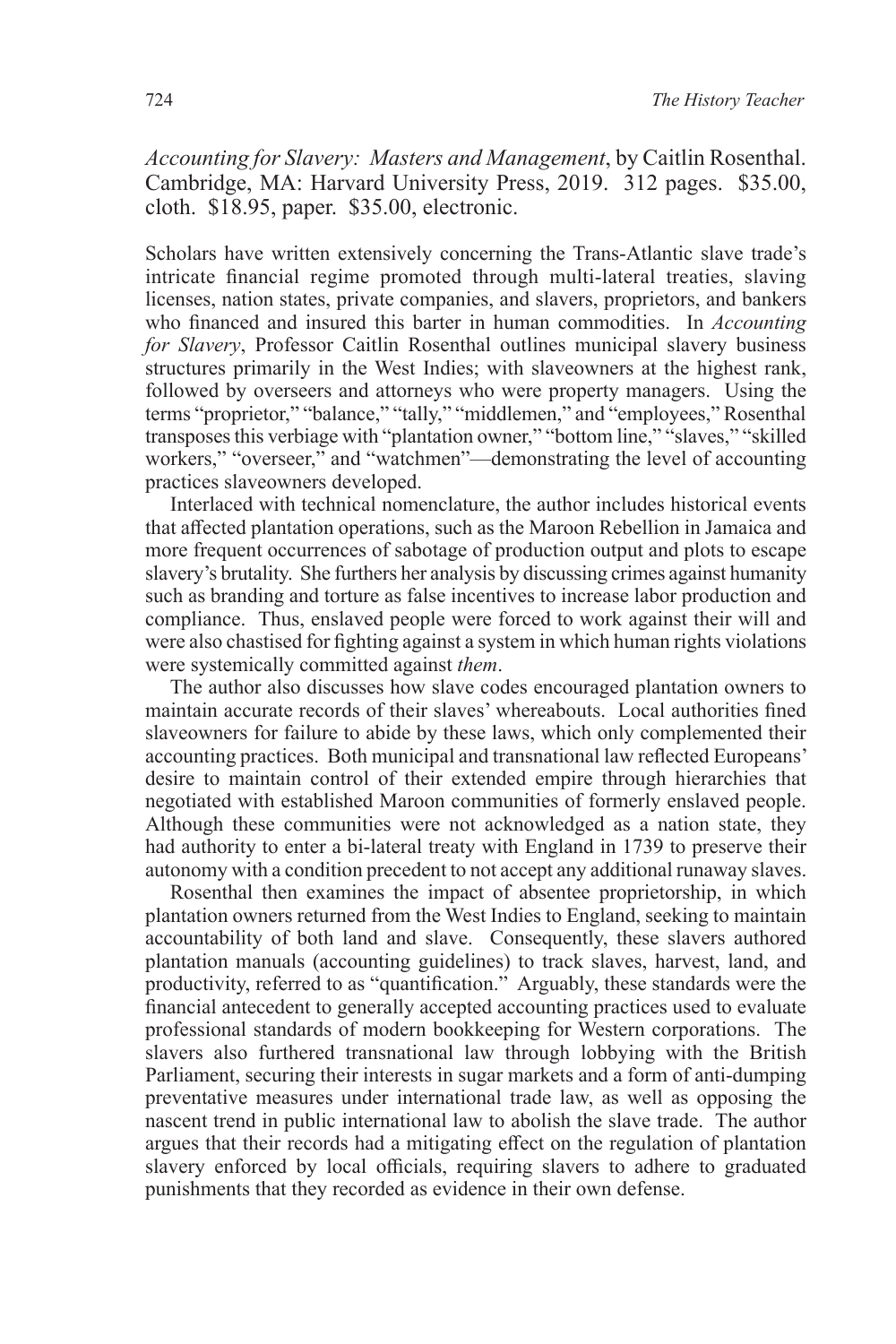## Reviews 725

Thereafter, Rosenthal dissects the methodology of plantation accounting, including ledgers, balance sheets, sticks used by slaves to account for livestock tallied annually, and eighteenth-century slaveowners' advent of pre-formatted forms and double bookkeeping. These written records became evidence for British abolitionists to use against West Indian slavers since they not only detailed the loss of productivity, but also the loss of slaves' lives resulting from the violence and torture they bore at the hands of slave masters.

Rosenthal then assesses rating systems based on historical records that affected the price of slaves as further evidence of their commodification. For instance, she employs the usage of "depreciation" in relation to an enslaved person's decline due to disobedience, age or health. Value and (human) capital reinforced the disparity of rights between the enslaved and the master, with one person determining the other person's worth based on what could be extracted by force or used as collateral for purchase of other tangible property.

Lastly, the author discusses the effects of the Civil War and Reconstruction on both slavers and enslaved. Slavers had the ability to quit the land and negotiate. However, the agreements enslaved people signed were usually under duress, and former slaveowners had a greater bargaining position due to literacy, land ownership, prior financial gain from their former slaves, and the use of black codes to keep freed peoples subordinate.

The author uses primary sources to illustrate the development of accounting practices, through organization, law, and politics, making the text valuable for historians and graduate students specializing in those matters. With assiduous care, Rosenthal successfully depicts municipal slavery's evolution from scattered processes to maintain control of slaves and land into a sophisticated, individual business venture that documented crimes against humanity and ironically supported the institution's inevitable extinction.

*Independent Researcher* Patricia M. Muhammad

*The Mexican Press and Civil Society 1940-1976: Stories from the Newsroom, Stories from the Street*, by Benjamin T. Smith. Chapel Hill, NC: The University of North Carolina Press, 2018. 382 pages. \$90.00, cloth. \$37.95, paper. \$27.99, electronic.

Benjamin T. Smith's *The Mexican Press and Civil Society* examines three and a half decades of journalism in mid-twentieth-century Mexico. Smith makes the argument that press readership increased significantly in the 1940s and 1950s, culminating in the 1960s, which saw a more literate Mexico of all classes read the press. In addition, Smith argues that control of the press was often heavy-handed and corrupt. Nevertheless, it varied regionally, and geography played a bigger role than previous historical accounts have posited. The press, Smith argues, was never truly free, but it was not controlled completely by a centralized Partido Revolucionario Institucional (PRI) in Mexico City either. Rather, numerous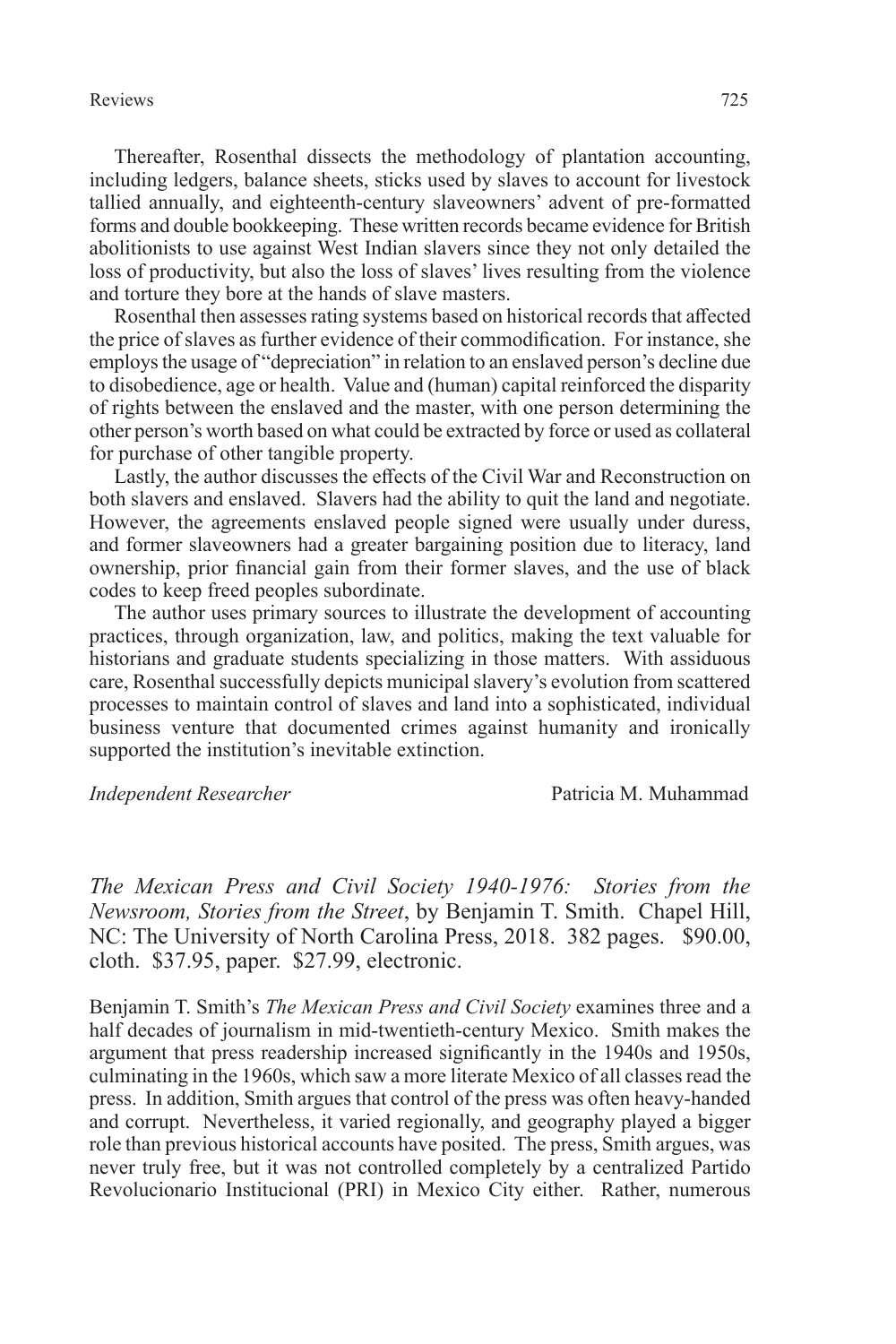individuals and organizations worked within the rigid and corrupt system to reach out to many different types of social classes in civil society. Like most historians, Smith pays homage to past works, but he argues that some literature does not go far enough in truly explaining the nuances of the press. For example, Smith argues that Daniel Cosío Villegas's idea of Mexican newspapers having unimportant, national news is inaccurate because it ignores tabloids and the decentralized nature of the regional press (p. 6).

Smith's eight-chapter, 282-page book has three major sections and begins with "Part One: The Reading Public." The only chapter in this section is an important foundational piece, for it traces political, economic, and social elements of how newspaper readership rose in Mexico from 1940-1976. Smith brings up the role of Mexican presidents, U.S. surveys, censorship, specific national and regional newspapers, and important government bodies like Productora e Importadora de Papel (PIPSA). Smith then pivots to "Part II: The Mexico City Press." The three chapters in this section detail themes of how to control the press, how and why satire declined in newsprint, and how Mario Menéndez and the radical press functioned in and out of the capital. Smith's last major section, "Part III: The Regional Press," encompasses four distinct chapters, the first of which comes back to the theme of controlling the press (badly) from a regional perspective. The author then explores "gangster journalism" in context with Mexican press baron José García Valseca, and concludes the book with two specific geographic case studies in Oaxaca and Chihuahua.

Smith's book is highly recommended for upper-division and graduate students of history or journalism. However, it might be too much for 100-level students, for it is quite dense at times due to Smith's extensive research. For example, in "Chapter 2: How to Control the Press," Smith has almost eight pages on financial incentives. From a pedagogical perspective, this works, but an inexperienced student might get lost in all of the numbers. Conversely, Smith's book is most effective when driven by significant and interesting characters, which help attach the reader to a region or time. For example, in "Chapter 6: The Real Artemio Cruz," Smith breaks down the life of José García Valseca, examining themes of gangster journalism, government killings, shifting ideologies, and extortion. But the chapter also introduces potential historical connections to today's underworld of journalism and the "deep state" in Mexico, while bringing up unanswered questions such as how involved the Mexican government was in engineering García Valseca's bankruptcy. Moreover, the relationship "between business and journalism, regional editors and state governors," is very much alive today as well (p. 189). Therefore, Smith's book could arguably be more effective when used one chapter at a time, due to the fact that there is so much information to soak up in each chapter. At the very least, the book should be available in the library as a resource reference because of the thorough geographic nature of Smith's work.

*The Mexican Press and Civil Society* is well organized, has clever chapter titles (e.g., "The Taxi Driver"), and has useful acronyms at the beginning of the book for non-Spanish speakers. On the other hand, there were a few instances where Smith could have used more clarity. For example, in "Chapter 4: From Catholic Schoolboy to Guerilla," Smith begins by saying the Mexican government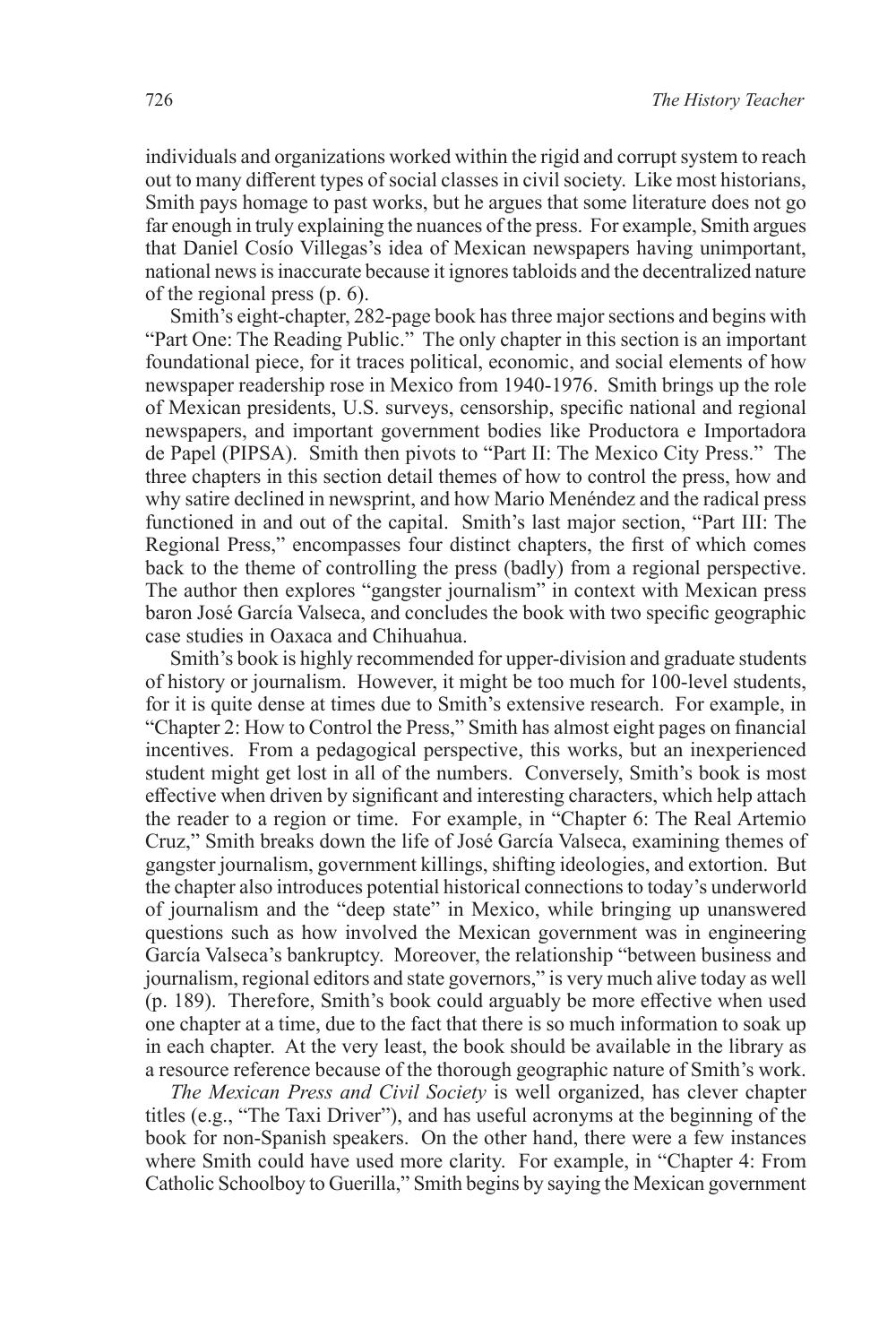## Reviews 727

"probably bombed" the offices of Roger Menéndez (p. 114). The reader is left wondering what evidence there is of this "probable" bombing. However, for the most part, Smith does a fine job interweaving primary and secondary sources with his own insight. Despite the fact that there are no pictures and very few graphs, Smith's use of songs and humorous quotes add flavor to each chapter. For example, when delving into the alcoholic male world of journalism, Smith quotes an editor telling a journalist, "You write much better when you're drunk" (p. 53). Overall, Smith's book leaves one with a much greater understanding of the struggles and triumphs journalism went through, and gives the reader a desire to begin pouring over the archives of newspapers like *Por Qué?*

*Southwestern College (California)* Zachary Cuddy

*An Empire of Print: The New York Publishing Trade in the Early American Republic*, by Steven Carl Smith. University Park, PA: The Pennsylvania State University Press, 2017. 264 pages. \$99.95, cloth. \$29.95, paper.

New York City has long been considered the center of the American publishing industry. Although scholars have examined the mid-nineteenth-century figures titans like George Palmer Putnam and the Harper Brothers—who are often credited with establishing the Big Apple's preeminence in the book trade, Steven Carl Smith offers a rewarding glimpse into the lesser-known figures who preceded them and laid the crucial groundwork for print culture to flourish in the United States. Tracing the rise of New York's publishing industry from the 1780s through the 1820s, Smith demonstrates how those involved in the book trade (printers, publishers, and booksellers) built local, regional, and national networks that allowed them to supply domestically manufactured books to a "population that had an insatiable appetite for knowledge" (p. 5).

Smith accomplishes this task through five extraordinarily well-researched case studies, most of which are organized around a key figure in the industry. The first looks at Samuel Loudon, an on-again, off-again state printer, to illustrate how printers helped rebuild political communication networks following the Revolution. Next, Smith uses William Gordon's history of the American Revolution and its roundabout path to publication in the United States to argue that the domestic publishing industry played a vital role in the project of nation building. His next chapter reveals the power of printers to divide rather than unite Americans by exploring the bookshop politics of John Ward Fenno, a devoted Federalist who challenged Republican competitors and reflected the growing partisan spirit gripping the country by the late 1700s. The next case study focuses on the literary fairs that proved pivotal in crafting the trade into a movement for national self-sufficiency, as printers and publishers convinced booksellers and consumers to buy American-made rather than imported texts. The final chapter surveys the emergence of a national book trade as exemplified in the work of Evert Duyckinck, an enterprising capitalist involved in the sale and distribution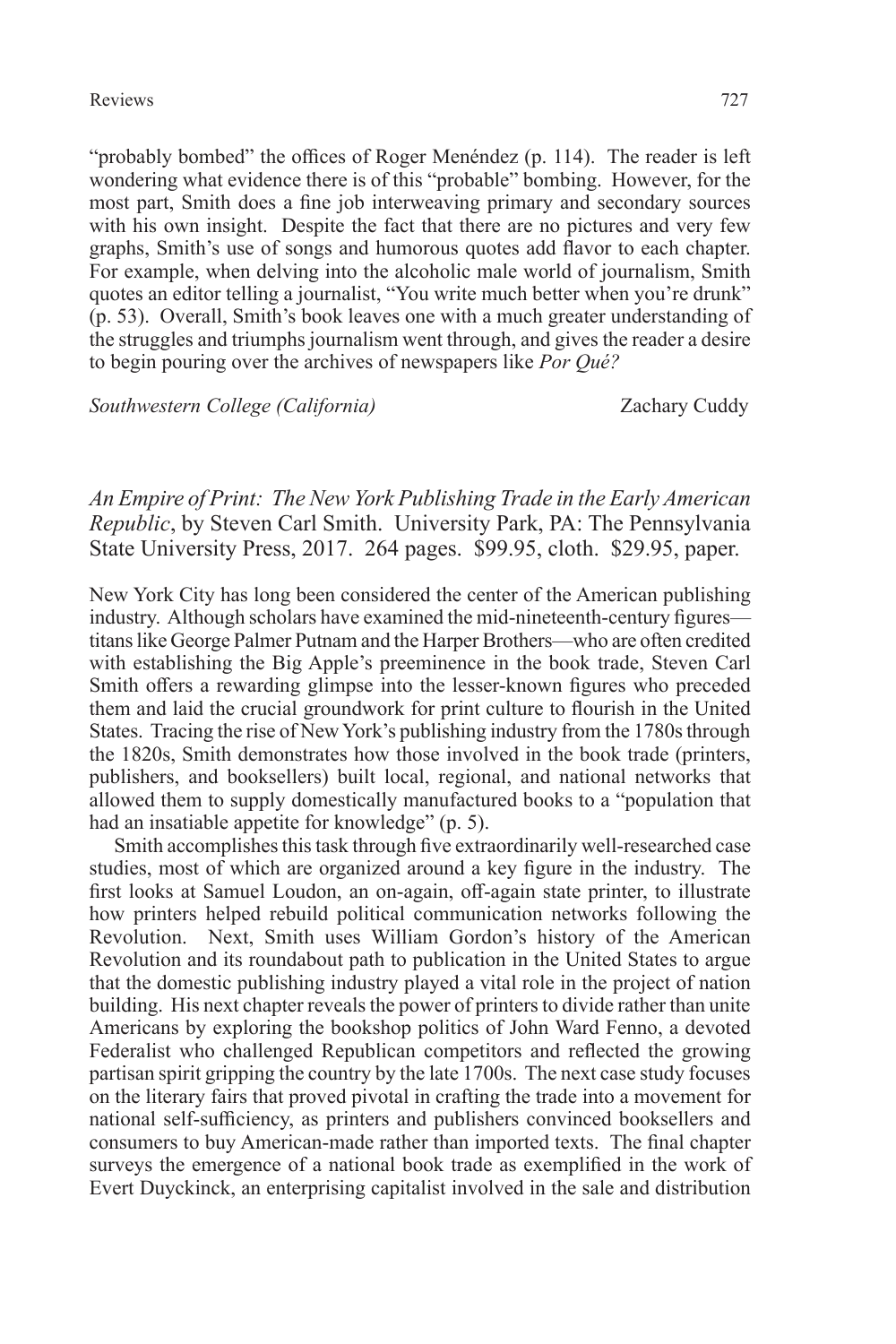of texts—especially cheap schoolbooks—that he solicited based on a keen understanding of what American readers wanted and needed. These examples demonstrate the key role played by early printers, publishers, and merchants in making New York's publishing trade nationally significant.

Although *An Empire of Print* primarily offers an in-depth look at some major players in the emergence of a domestic publishing industry, Smith also provides a useful contribution to bigger debates over the rise of the market economy and the creation of a national print culture that connected Americans together through the act of reading. Indeed, he very successfully shows that the distribution networks built by men like Fenno and Duyckinck helped shape a national market for printed works well before 1830. Although it is intuitive that the creation of a national print market would entail the emergence of an "imagined community" of diverse readers, further examination of reception alongside distribution is warranted. In all, however, Smith's impressive use of newspapers, personal correspondence, estate inventories, account books, and other financial records offers ample evidence to support his contentions.

While this monograph will prove essential reading to scholars interested in the history of the book in early America, it is probably not appropriate reading for most students at the secondary level or in college survey courses. I can imagine, however, that motivated educators would find much of interest and use in preparing lessons on the early republic. In particular, the chapters on print and ideology could be used as background for really excellent lessons incorporating primary sources into the classroom. For instance, Gordon's *History of the Rise, Progress, and Establishment, of the Independence of the United States*, the topic of Chapter 2, is readily available in digitized forms and could be excerpted for students to explore how printers in the late 1700s "helped shape the new nation's understanding of its history and its possibilities for the future by creating a national reading public attentive to its recent past" (p. 46). The third chapter on Federalist John Ward Fenno could likewise provide inspiration for educators interested in helping students explore the rancorous partisan print culture of the 1790s so readily apparent in periodicals from the time. Well-written and meticulously researched, this volume offers an important look at how New York's publishing industry helped shape the social, economic, and political life of the early republic.

*Montana State University Billings* Emily J. Arendt

*Frontiers of Science: Imperialism and Natural Knowledge in the Gulf South Borderlands, 1500-1850*, by Cameron B. Strang. Williamsburg, VA: Omohundro Institute of Early American History and Culture and Chapel Hill, NC: The University of North Carolina Press, 2018. 376 pages. \$39.95, cloth. \$29.99, electronic.

On the cusp of the nineteenth century, astronomers employed by Spain and the United States set out to survey the boundary between Spanish Florida and the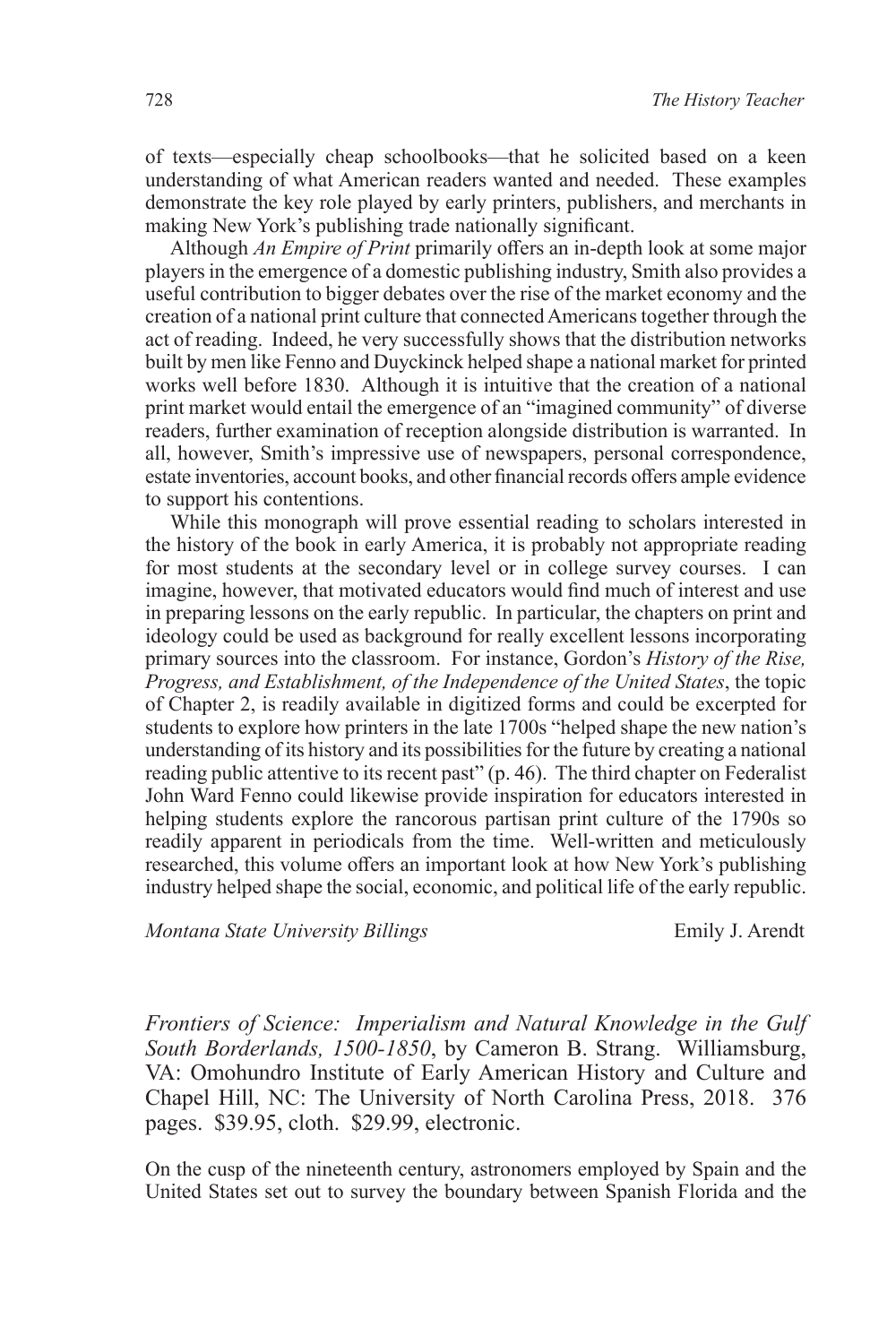United States as negotiated in the 1795 Treaty of San Lorenzo. Armed with a variety of scientific apparatus and a bevy of enslaved black men, the two imperial parties—both, ironically, headed by men of British descent—began the arduous task of making the astronomical observations that would establish the new line between nations. Each side boasted of their astronomical prowess, and each side denigrated the other's supposed failures. However, it was not these imperially funded astronomers who ultimately decided the fate of this expedition. By their own admission, the surveyors never could have hacked their way through the dense foliage or persevered through the Mississippi River's swamplands without the involuntary assistance of the enslaved black men rented out from nearby plantations. Furthermore, the entire expedition came to a screeching halt in 1800, when the armed resistance of Creek and Seminole peoples forced the empires to abandon their boundary survey. This is but one of many fascinating case studies that historian Cameron B. Strang presents on the production of natural knowledge in the Gulf South in *Frontiers of Science: Imperialism and Natural Knowledge in the Gulf South Borderlands, 1500-1850*.

Taking cues from one of his mentors, the inimitable historian Jorge Cañizares-Esguerra, Strang joyously exhumed from the archives rich and entangled narratives on the production of natural knowledge in the Gulf South borderlands and presented these histories in all their glorious complexity. The positive influence of other mentors can also be seen in Strang's work: Jan Golinski's constructivism, James Sidbury's work on race, and Julia Rodriguez's histories of science in Latin America. In *Frontiers of Science*, Strang presents a mosaic of case studies highlighting a diversity of Gulf South borderlands places, voices, and branches of natural knowledge. Incorporating a variety of knowledge practices—including astronomy, cartography, conchology, now-debunked phrenology, botany, and ethnography—these case studies defy the myth that only Anglo-Americans in the original thirteen colonies participated in the production of natural knowledge in America, or that scientific knowledge merely diffused outward from metropole to periphery. Rather, Strang argues that "natural knowledge and imperialism evolved together" (p. 21) and that indigenous peoples; free and enslaved blacks; Europeans from France, Spain, and Britain; Anglo-Americans; and creoles all formed part of a rich, polycentric network of intellectual exchange often characterized by loyalties as malleable as political boundaries.

The case studies in *Frontiers of Science* could make worthwhile readings for undergraduate or graduate classes in the history of science, intellectual history, U.S. history, Latin American history, indigenous history, or black history, just to name a few. Although Strang regularly emphasizes the interconnectedness between imperialism and the production of knowledge, he also builds a strong case demonstrating the importance of free and enslaved blacks in the history of natural knowledge that could (and should) be included in any classroom, given appropriate professorial curating. Until U.S. imperialism ossified the United States' control over the region, blacks in the Gulf South participated at nearly every level of natural knowledge production. In addition, Anglo-American plantation owners who generously supported the advancement of science did so with wealth created through the labor of enslaved blacks—blacks who were actively oppressed